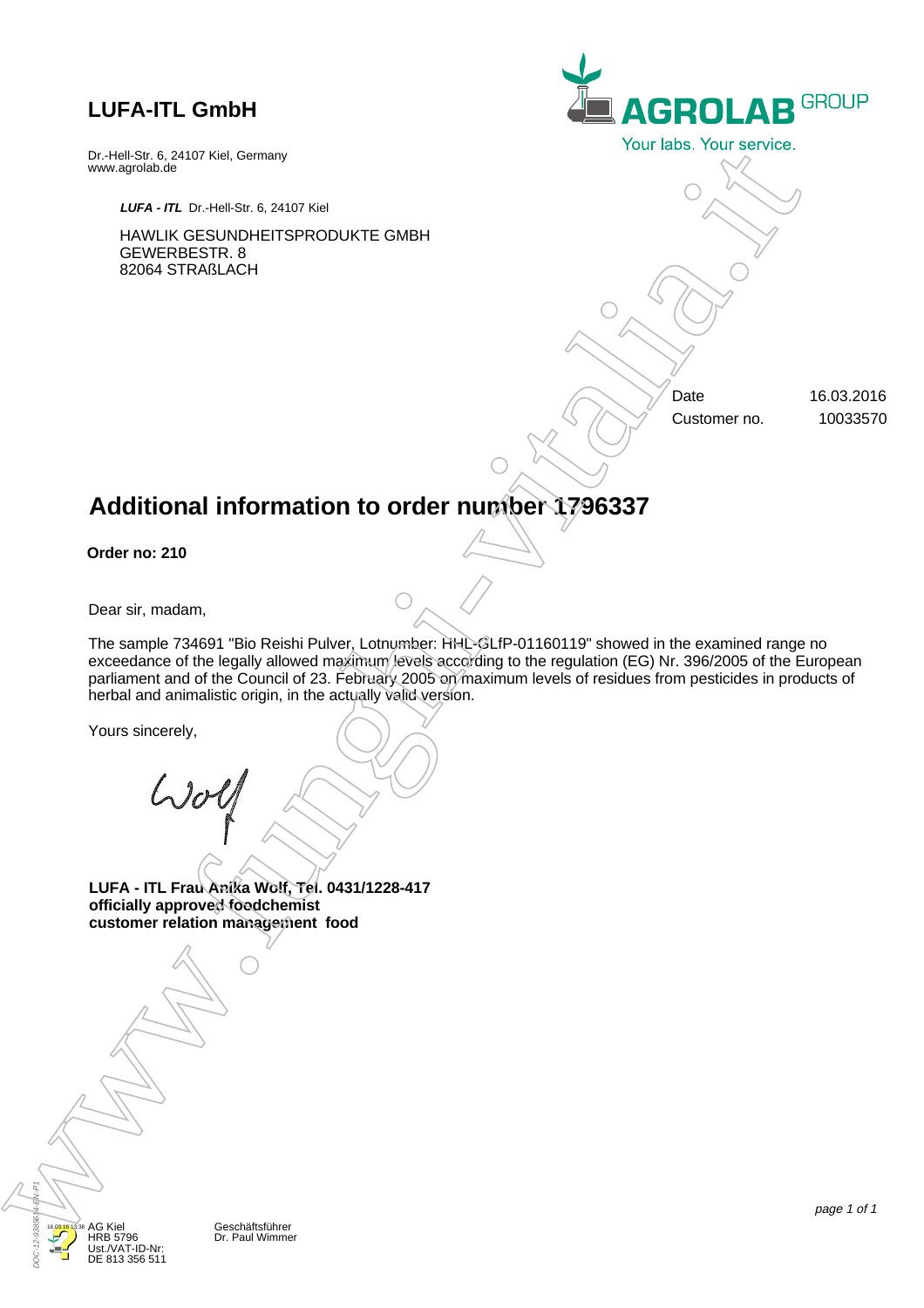

# **REPORT 1796337 - 734691**

| LUFA - ITL Dr.-Hell-Str. 6, 24107 Kiel                              |                |                                                            |                           |                        |                                                                                                                 |
|---------------------------------------------------------------------|----------------|------------------------------------------------------------|---------------------------|------------------------|-----------------------------------------------------------------------------------------------------------------|
| HAWLIK GESUNDHEITSPRODUKTE GMBH<br>GEWERBESTR. 8<br>82064 STRAßLACH |                |                                                            |                           |                        |                                                                                                                 |
|                                                                     |                |                                                            |                           | Date                   | 16.03.2016                                                                                                      |
|                                                                     |                |                                                            |                           | Customer no.           |                                                                                                                 |
| REPORT 1796337 - 734691                                             |                |                                                            |                           |                        |                                                                                                                 |
| Order                                                               |                | 1796337 Order no: 210                                      |                           |                        |                                                                                                                 |
| Sample no.                                                          |                | 734691                                                     |                           |                        |                                                                                                                 |
| Sample acceptance                                                   |                | 10.03.2016                                                 |                           |                        |                                                                                                                 |
| Sample code                                                         |                | Sample 3: Bio Reishi/Pulver                                |                           |                        |                                                                                                                 |
|                                                                     |                | Lotnumber: HHL-GLfP-01160119<br>Identificationnumber HHLsr |                           |                        |                                                                                                                 |
| Packaging                                                           |                | plastic bag, 50 g                                          |                           |                        |                                                                                                                 |
|                                                                     |                |                                                            |                           |                        |                                                                                                                 |
|                                                                     | Unit           |                                                            | <b>Result Declaration</b> | Substance Method       |                                                                                                                 |
| <b>Pesticides</b>                                                   |                |                                                            |                           |                        |                                                                                                                 |
| Ethoxyquin                                                          | mg/kg          | $0,010$                                                    |                           | <b>OM</b>              | §64 LFGB L 00.00-34                                                                                             |
| Fenvalerat / Esfenvalerat (sum of<br>RR- / SS-Isomere)              | mg/kg          | 20,010                                                     |                           | <b>OM</b>              | §64 LFGB L 00.00-34                                                                                             |
| Fenvalerat / Esfenvalerat (sum of<br>RS- / SR-Isomere)              | mg/kg          | $0,010$                                                    |                           | <b>OM</b>              | §64 LFGB L 00.00-34                                                                                             |
| Isodrin                                                             | mg/kg/         | < 0,010                                                    |                           | <b>OM</b>              | §64 LFGB L 00.00-34                                                                                             |
| Aldrin                                                              | mg/kg          | $<$ 0,00500                                                |                           | <b>OM</b>              | §64 LFGB L 00.00-34                                                                                             |
| Dieldrin                                                            | mg/kg          | < 0,00500                                                  |                           | <b>OM</b>              | §64 LFGB L 00.00-34                                                                                             |
| <b>Total Aldrine, Dieldrine</b>                                     | mg/kg          | n.d.                                                       |                           | <b>OM</b>              | calculated                                                                                                      |
| Endrin                                                              | mg/kg          | $<$ 0,010 $^{m}$                                           |                           | <b>OM</b>              | §64 LFGB L 00.00-34                                                                                             |
| Chlordane alpha<br>Chlordane gamma                                  | mg/kg          | < 0,00500<br>$<$ 0,00500                                   |                           | <b>OM</b><br><b>OM</b> | §64 LFGB L 00.00-34                                                                                             |
| Chlordane oxy                                                       | mg/kg<br>mg/kg | $<$ 0,00500                                                |                           | <b>OM</b>              | §64 LFGB L 00.00-34<br>§64 LFGB L 00.00-34                                                                      |
| <b>Total Chlordane</b>                                              | mo/kg          | n.d.                                                       |                           | OМ                     | calculated                                                                                                      |
| Endosulfan alpha                                                    | mg/kg          | $<$ 0,00500                                                |                           | <b>OM</b>              | §64 LFGB L 00.00-34                                                                                             |
| Endosulfan beta                                                     | mg/kg          | < 0.00500                                                  |                           | <b>OM</b>              | §64 LFGB L 00.00-34                                                                                             |
| Endosulfansulfat                                                    | mg/kg          | $<$ 0,00500                                                |                           | <b>OM</b>              | §64 LFGB L 00.00-34                                                                                             |
| Sum Endosulfan-alpha, -beta, -<br>sulfat                            | mg/kg          | n.d.                                                       |                           | <b>OM</b>              | calculated                                                                                                      |
| Hexachlorobenzene                                                   | mg/kg          | <0,005                                                     |                           | <b>OM</b>              | §64 LFGB L 00.00-34                                                                                             |
| HCH-alpha                                                           | mg/kg          | $<$ 0,00500                                                |                           | <b>OM</b>              | §64 LFGB L 00.00-34                                                                                             |
| HCH-beta                                                            | mg/kg          | $<$ 0,00500                                                |                           | <b>OM</b>              | §64 LFGB L 00.00-34                                                                                             |
|                                                                     | mg/kg          | $<$ 0,00500                                                |                           | <b>OM</b>              | §64 LFGB L 00.00-34                                                                                             |
| HCH-delta                                                           | mg/kg          | < 0,005                                                    |                           | <b>OM</b>              | §64 LFGB L 00.00-34                                                                                             |
|                                                                     |                |                                                            |                           | <b>OM</b>              | calculated                                                                                                      |
| sum alpha-, beta-, delta-,                                          | mg/kg          | n.d.                                                       |                           |                        |                                                                                                                 |
| Heptachlor                                                          | mg/kg          | < 0,00500                                                  |                           | OM                     |                                                                                                                 |
| HCH-gamma (Undan)<br>epsilon-HCH<br>Heptachlorepoxide-cis           | mg/kg          | < 0,005                                                    |                           | <b>OM</b>              |                                                                                                                 |
| Heptachlorepoxide-trans                                             | mg/kg          | < 0,005                                                    |                           | <b>OM</b>              |                                                                                                                 |
| Total Heptachlore,                                                  | mg/kg          | n.d.                                                       |                           | <b>OM</b>              | calculated                                                                                                      |
| Heptachlorepoxide                                                   |                |                                                            |                           |                        |                                                                                                                 |
| $o, p$ -DDD<br>o,p-DDE                                              | mg/kg<br>mg/kg | $<$ 0,010 $^{m}$<br>$<$ 0,010 $m$                          |                           | <b>OM</b><br><b>OM</b> | §64 LFGB L 00.00-34<br>§64 LFGB L 00.00-34<br>§64 LFGB L 00.00-34<br>§64 LFGB L 00.00-34<br>§64 LFGB L 00.00-34 |



AG Kiel HRB 5796 Ust./VAT-ID-Nr: DE 813 356 511 Geschäftsführer<br>Dr. Paul Wimmer



 $\begin{array}{ll} \textit{page 1 of 8} \\ & \textit{purple 1 of 8} \\ & \textit{blue 10} \\ & \textit{blue 18} \\ & \textit{blue 21702} \\ & \textit{blue 3} \\ \textit{bmological 20} \\ & \textit{blue 4} \\ & \textit{blue 4} \\ \textit{blue 5} \\ & \textit{blue 6} \\ & \textit{blue 7} \\ \textit{blue 8} \\ \textit{blue 9} \\ \textit{blue 10} \\ \textit{blue 10} \\ \textit{blue 10} \\ \textit{blue 11} \\ \textit{blue 12} \\ \textit{blue 21} \\ \textit{$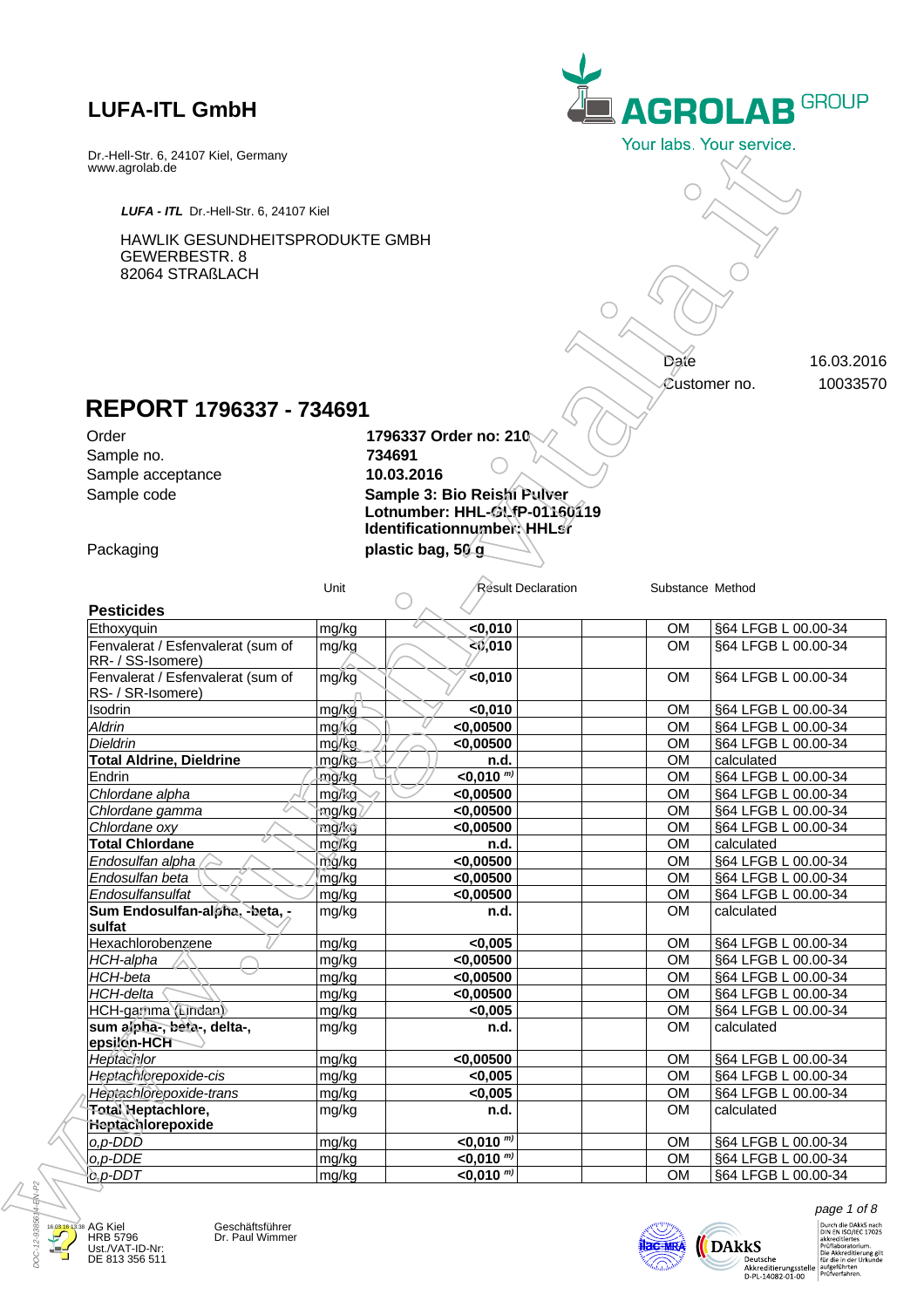

### **REPORT 1796337 - 734691**

|                                                                                                      |                    |                             |                           | Date                   | 16.03.2016<br>Customer no.                 |
|------------------------------------------------------------------------------------------------------|--------------------|-----------------------------|---------------------------|------------------------|--------------------------------------------|
| REPORT 1796337 - 734691                                                                              | Unit               |                             | <b>Result Declaration</b> | Substance Method       |                                            |
| $p, p$ -DDD                                                                                          | mg/kg              | $\leq$ 0,010 $^{m}$         |                           | МO                     | S64 LFGB L 00.00-34                        |
| $p, p$ -DDE                                                                                          | mg/kg              | < 0,010                     |                           | OM                     | §64 LFGB L 00.00-34                        |
| $p, p$ -DDT                                                                                          | mg/kg              | $<$ 0,010 $^{\overline{m}}$ |                           | OM                     | §64 LFGB L 00.00-34                        |
| sum DDT-isomers                                                                                      | mg/kg              | n.d.                        |                           | <b>OM</b>              | calculated                                 |
| Methoxychlor                                                                                         | mg/kg              | <0,005                      |                           | ÒМ                     | §64 LFGB L 00.00-34                        |
| Mirex                                                                                                | mg/kg              | < 0,005                     |                           | ЮM                     | §64 LFGB L 00.00-34                        |
| Nitrofen                                                                                             | mg/kg              | < 0,005                     |                           | <b>OM</b>              | §64 LFGB L 00.00-34                        |
| Pentachloroanilin                                                                                    | mg/kg              | < 0,010                     |                           | <b>OM</b>              | §64 LFGB L 00.00-34                        |
| Quintozene                                                                                           | mg/kg              | $<$ 0,00500                 |                           | <b>OM</b>              | §64 LFGB L 00.00-34                        |
| Sum quintozene and<br>pentachloro-aniline                                                            | mg/kg              | n.d.                        |                           | <b>OM</b>              | calculated                                 |
| Pentachlorobenzene                                                                                   | mg/kg              | <0.005                      |                           | <b>OM</b>              | §64 LFGB L 00.00-34                        |
| Tecnazene                                                                                            | mg/kg              | $<$ 0,005 $^{\circ}$        |                           | <b>OM</b>              | §64 LFGB L 00.00-34                        |
| Tetradifon                                                                                           | mg/kg              | $<$ 0,005 $\backslash$      |                           | <b>OM</b>              | §64 LFGB L 00.00-34                        |
| Acephate                                                                                             | mg/kg              | < 0.010                     |                           | <b>OM</b>              | §64 LFGB L 00.00-34                        |
| Ametryn                                                                                              | mg/kg              | 40,010                      |                           | <b>OM</b>              | §64 LFGB L 00.00-34                        |
| Amitraz                                                                                              | mg/kg              | < 0,010                     |                           | <b>OM</b>              | §64 LFGB L 00.00-34                        |
| Anthrachinone                                                                                        | mg/kg              | < 0.010                     |                           | <b>OM</b>              | §64 LFGB L 00.00-34                        |
| Atrazine                                                                                             | mg/kg              | ∕ג0,010                     |                           | <b>OM</b>              | §64 LFGB L 00.00-34                        |
| Azinphos-ethyl                                                                                       | mg/kg              | $\le 0,010$                 |                           | <b>OM</b>              | §64 LFGB L 00.00-34                        |
| Azinphos-methyl                                                                                      | mg/kg              | < 0,010                     |                           | <b>OM</b>              | §64 LFGB L 00.00-34                        |
| Azoxystrobin                                                                                         | mg/kg              | <0,010                      |                           | <b>OM</b>              | §64 LFGB L 00.00-34                        |
| Benalaxyle                                                                                           | mg/kg              | $0,010$                     |                           | <b>OM</b>              | §64 LFGB L 00.00-34                        |
| Benfluralin                                                                                          | mg/kg              | <0,010                      |                           | <b>OM</b>              | §64 LFGB L 00.00-34                        |
| Bifenox                                                                                              | mg/kg/             | <0,010                      |                           | <b>OM</b>              | §64 LFGB L 00.00-34                        |
| Bifenthrin                                                                                           | mg/kg              | <0,010                      |                           | <b>OM</b>              | §64 LFGB L 00.00-34                        |
| Biphenyl (Diphenyl)                                                                                  | mg/kg              | <0,010                      |                           | <b>OM</b>              | §64 LFGB L 00.00-34                        |
| Bitertanol<br>Boscalid                                                                               | mg/kg              | <0,010<br><0,010            |                           | <b>OM</b><br><b>OM</b> | §64 LFGB L 00.00-34<br>§64 LFGB L 00.00-34 |
| Bromacil                                                                                             | mg/kg<br>mg/kg     | <0,010                      |                           | <b>OM</b>              | §64 LFGB L 00.00-34                        |
| Bromfenvinfos                                                                                        | mg/kg              | < 0,010                     |                           | <b>OM</b>              | §64 LFGB L 00.00-34                        |
| Bromophos-ethyl                                                                                      | mg/ka <sup>4</sup> | <0,010                      |                           | <b>OM</b>              | §64 LFGB L 00.00-34                        |
| Bromophos-methyl                                                                                     | mg/kg              | $0,010$                     |                           | <b>OM</b>              | §64 LFGB L 00.00-34                        |
| Bromopropylate                                                                                       | mig/kg             | < 0,010                     |                           | <b>OM</b>              | §64 LFGB L 00.00-34                        |
| Bupirimate                                                                                           | ነሰg/kg             | <0,010                      |                           | <b>OM</b>              | §64 LFGB L 00.00-34                        |
| Buprofezin                                                                                           | mg/kg              | <0,010                      |                           | <b>OM</b>              | §64 LFGB L 00.00-34                        |
| Cadusafos                                                                                            | mg/kg              | <0,010                      |                           | <b>OM</b>              | §64 LFGB L 00.00-34                        |
| Carbaryl                                                                                             | mg/kg              | <0,010                      |                           | <b>OM</b>              | §64 LFGB L 00.00-34                        |
| Carbofuran                                                                                           | mg/kg              | $0,010$                     |                           | <b>OM</b>              | §64 LFGB L 00.00-34                        |
| Carbophenothion                                                                                      | mg/kg              | <0,010                      |                           | <b>OM</b>              | §64 LFGB L 00.00-34                        |
| Carbosulfan                                                                                          | mg/kg              | < 0,010                     |                           | <b>OM</b>              | §64 LFGB L 00.00-34                        |
| Carfentrazone-ethyl                                                                                  | mg/kg              | $0,010$                     |                           | <b>OM</b>              | §64 LFGB L 00.00-34                        |
| Chinomethionate                                                                                      | mg/kg              | <0,010                      |                           | <b>OM</b>              | §64 LFGB L 00.00-34                        |
| Chlorfenson                                                                                          | mg/kg              | <0,010                      |                           | <b>OM</b>              | §64 LFGB L 00.00-34                        |
| Chlormephos                                                                                          | mg/kg              | <0,010                      |                           | <b>OM</b>              | §64 LFGB L 00.00-34                        |
| Chlorobenzilate                                                                                      | mg/kg              | <0,010                      |                           | <b>OM</b>              | §64 LFGB L 00.00-34                        |
| Criloroneb                                                                                           | mg/kg              | $0,010$                     |                           | <b>OM</b>              | §64 LFGB L 00.00-34                        |
| Chloroxuron                                                                                          | mg/kg              | <0,010                      |                           | <b>OM</b>              | §64 LFGB L 00.00-34                        |
| Chlorchenvinphos                                                                                     | mg/kg              | <0,010                      |                           | <b>OM</b>              | §64 LFGB L 00.00-34                        |
| <b>Chlorpropham</b>                                                                                  | mg/kg              | <0,010                      |                           | <b>OM</b>              | §64 LFGB L 00.00-34                        |
| Chlorpyrifos                                                                                         | mg/kg              | < 0,010                     |                           | <b>OM</b>              | §64 LFGB L 00.00-34                        |
| Chlorpyrifos-methyl                                                                                  | mg/kg              | < 0,010                     |                           | <b>OM</b>              | §64 LFGB L 00.00-34                        |
| Chlorthalonil<br>$\chi$ ) The sum calculation is done without taking into account the report limits. | mg/kg              | <0,010                      |                           | <b>OM</b>              | §64 LFGB L 00.00-34                        |



AG Kiel HRB 5796 Ust./VAT-ID-Nr: DE 813 356 511

Geschäftsführer<br>Dr. Paul Wimmer



 $\begin{array}{ll} \textit{page 2 of 8} \\ & \textit{pure die Dakk S nach} \\ \textit{Durb (B) E F} \\ & \textit{on } \textit{SN E} \\ & \textit{a-kkreditierues} \\ & \textit{Preiflaboratorium,} \\ \textit{Die Akkreditierung, gilt} \\ \textit{Akkreditierungsstelle} \\ & \textit{aufgeführten} \\ \textit{D-PL-14082-01-00} \end{array}$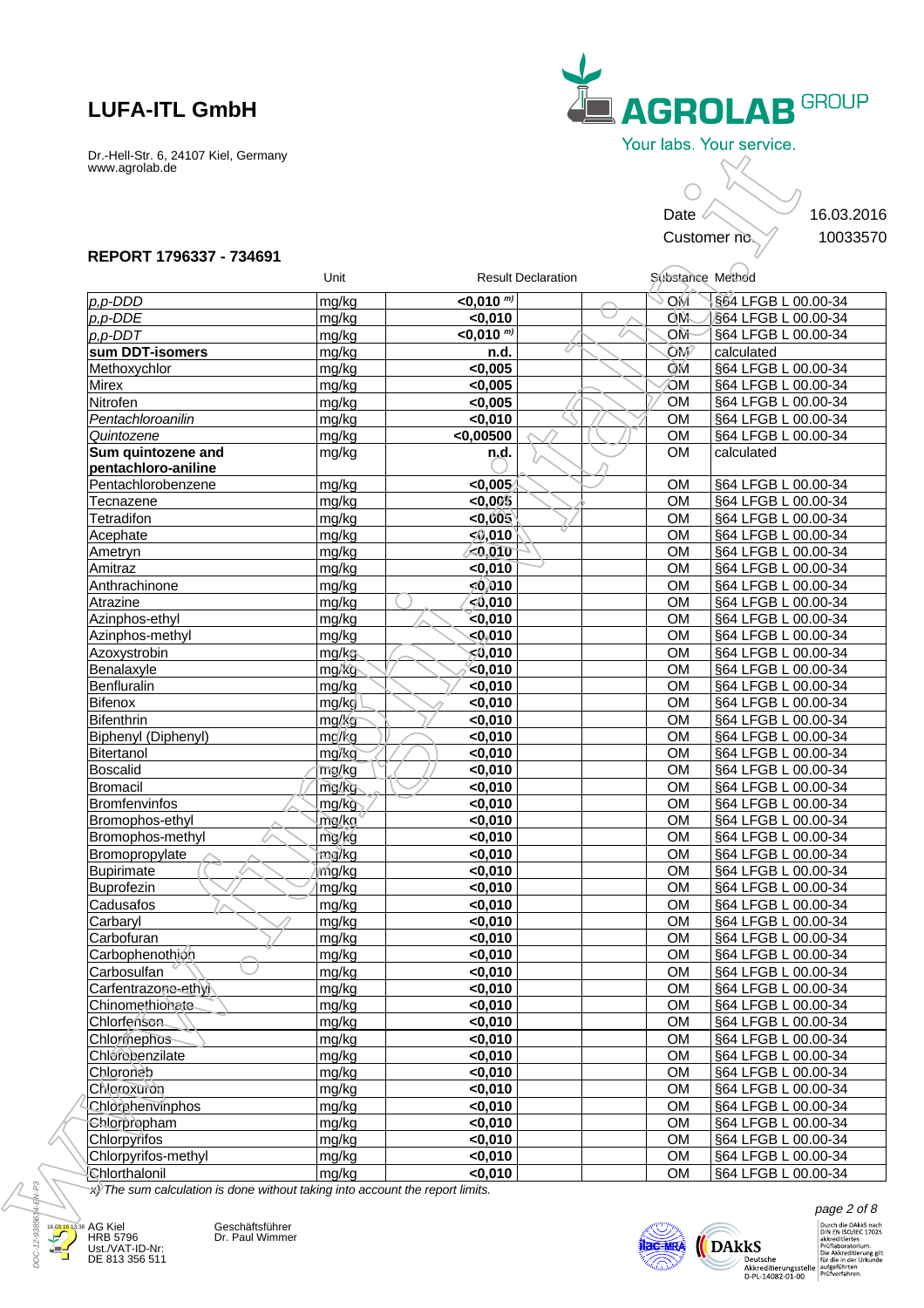

### **REPORT 1796337 - 734691**

|                                 |                |                    |                           | Date                   | 16.03.2016<br>Customer no.                 |
|---------------------------------|----------------|--------------------|---------------------------|------------------------|--------------------------------------------|
| REPORT 1796337 - 734691         |                |                    |                           |                        |                                            |
|                                 | Unit           |                    | <b>Result Declaration</b> |                        | Substance Method                           |
| Chlorthion                      | mg/kg          | < 0,010            |                           | МO                     | S64 LFGB L 00.00-34                        |
| Chlorthiophos                   | mg/kg          | < 0,010            |                           | OM                     | §64 LFGB L 00.00-34                        |
| Chlozolinate                    | mg/kg          | <0,010             |                           | OM                     | §64 LFGB L 00.00-34                        |
| cis-Nonachlor                   | mg/kg          | < 0,010            |                           | <b>OM</b>              | §64 LFGB L 00.00-34                        |
| Coumaphos                       | mg/kg          | <0,010             |                           | ÒМ                     | §64 LFGB L 00.00-34                        |
| Cyanazin                        | mg/kg          | <0,010             |                           | ЮM                     | §64 LFGB L 00.00-34<br>§64 LFGB L 00.00-34 |
| Cyanofenphos<br>Cyfluthrine     | mg/kg<br>mg/kg | < 0,010<br>< 0,010 |                           | <b>OM</b><br><b>OM</b> | §64 LFGB L 00.00-34                        |
| Cypermethrin                    | mg/kg          | $0,010$            |                           | <b>OM</b>              | §64 LFGB L 00.00-34                        |
| Cyproconazole                   | mg/kg          | <0,010             |                           | <b>OM</b>              | §64 LFGB L 00.00-34                        |
| Cyprodinil                      | mg/kg          | 0,040              |                           | <b>OM</b>              | §64 LFGB L 00.00-34                        |
| Deltamethrin                    | mg/kg          | < 0,010            |                           | <b>OM</b>              | §64 LFGB L 00.00-34                        |
| Demeton-S-methyl                | mg/kg          | < 0,010            |                           | <b>OM</b>              | §64 LFGB L 00.00-34                        |
| Demeton-S-methylsulfon          | mg/kg          | <0,010             |                           | <b>OM</b>              | §64 LFGB L 00.00-34                        |
| Desethylatrazine                | mg/kg          | 50,010             |                           | <b>OM</b>              | §64 LFGB L 00.00-34                        |
| Desisopropylatrazine            | mg/kg          | $\leq 0.010$       |                           | <b>OM</b>              | §64 LFGB L 00.00-34                        |
| Desmetryn                       | mg/kg          | <0,010             |                           | <b>OM</b>              | §64 LFGB L 00.00-34                        |
| Diazinon                        | mg/kg          | 50,010             |                           | <b>OM</b>              | §64 LFGB L 00.00-34                        |
| Dichlobenil                     | mg/kg          | 10,0⊜∕≽            |                           | <b>OM</b>              | §64 LFGB L 00.00-34                        |
| Dichlofenthione                 | mg/kg          | < 0,010            |                           | <b>OM</b>              | §64 LFGB L 00.00-34                        |
| Dichlofluanid                   | mg/kg          | $0$ 010            |                           | <b>OM</b>              | §64 LFGB L 00.00-34                        |
| Dichlorvos                      | mg/kg          | 010,∂⊳ٍ            |                           | <b>OM</b>              | §64 LFGB L 00.00-34                        |
| Diclobutrazole                  | mg/kg          | $<$ 0,010          |                           | <b>OM</b>              | §64 LFGB L 00.00-34                        |
| Dicloran                        | mg/kg          | <0,010             |                           | <b>OM</b>              | §64 LFGB L 00.00-34                        |
| Dicrotophos                     | mg/kg          | $0,010$            |                           | <b>OM</b>              | §64 LFGB L 00.00-34                        |
| Diethofencarb                   | mg/kg          | <0,010             |                           | OM                     | §64 LFGB L 00.00-34                        |
| Difenoconazole                  | mg/kg          | < 0,010            |                           | <b>OM</b>              | §64 LFGB L 00.00-34                        |
| Diflufenican                    | mg/kg          | < 0,010            |                           | <b>OM</b>              | §64 LFGB L 00.00-34                        |
| Dimethachloro                   | mg/kg          | $0,010$            |                           | <b>OM</b>              | §64 LFGB L 00.00-34                        |
| Dimethenamide                   | mg/kg          | < 0,010            |                           | <b>OM</b>              | §64 LFGB L 00.00-34                        |
| Dimethoate                      | mg/kg          | <0,010             |                           | <b>OM</b>              | §64 LFGB L 00.00-34                        |
| <b>Dimethomorph</b>             | mg/kg          | < 0,010            |                           | <b>OM</b>              | §64 LFGB L 00.00-34                        |
| Diniconazole                    | mg/kg          | < 0,010            |                           | OM                     | §64 LFGB L 00.00-34                        |
| Dioxathion                      | πîg⁄kg         | < 0,010            |                           | OM.                    | \$64 LFGB L 00.00-34                       |
| Diphenylamine                   | mg/kg          | <0,010             |                           | <b>OM</b>              | §64 LFGB L 00.00-34                        |
| Disulfoton<br><b>Ditalimfos</b> | mg/kg          | <0,010             |                           | <b>OM</b><br><b>OM</b> | §64 LFGB L 00.00-34                        |
| Edifenphos                      | mg/kg<br>mg/kg | <0,010<br><0,010   |                           | <b>OM</b>              | §64 LFGB L 00.00-34<br>§64 LFGB L 00.00-34 |
| <b>EPN</b>                      | mg/kg          | $0,010$            |                           | <b>OM</b>              | §64 LFGB L 00.00-34                        |
| Ethion                          | mg/kg          | $0,010$            |                           | <b>OM</b>              | §64 LFGB L 00.00-34                        |
| Ethoprophos,                    | mg/kg          | <0,010             |                           | <b>OM</b>              | §64 LFGB L 00.00-34                        |
| Etrimfos                        | mg/kg          | < 0,010            |                           | <b>OM</b>              | §64 LFGB L 00.00-34                        |
| Famoxadone                      | mg/kg          | $0,010$            |                           | <b>OM</b>              | §64 LFGB L 00.00-34                        |
| Famphur                         | mg/kg          | <0,010             |                           | <b>OM</b>              | §64 LFGB L 00.00-34                        |
| Fenarimole                      | mg/kg          | $0,010$            |                           | <b>OM</b>              | §64 LFGB L 00.00-34                        |
| Fenchlorphos                    | mg/kg          | <0,010             |                           | <b>OM</b>              | §64 LFGB L 00.00-34                        |
| Fénhexamid                      | mg/kg          | <0,010             |                           | <b>OM</b>              | §64 LFGB L 00.00-34                        |
| Fenitrothion                    | mg/kg          | <0,010             |                           | <b>OM</b>              | §64 LFGB L 00.00-34                        |
| Fenoxycarb                      | mg/kg          | $0,010$            |                           | <b>OM</b>              | §64 LFGB L 00.00-34                        |
| Fenpropathrine                  | mg/kg          | $0,010$            |                           | <b>OM</b>              | §64 LFGB L 00.00-34                        |
| Fenpropidin                     | mg/kg          | $0,010$            |                           | <b>OM</b>              | §64 LFGB L 00.00-34                        |
| Fenpropimorph                   | mg/kg          | < 0,010            |                           | <b>OM</b>              | §64 LFGB L 00.00-34                        |
| Fenthion                        | mg/kg          | <0,010             |                           | <b>OM</b>              | §64 LFGB L 00.00-34                        |



AG Kiel HRB 5796 Ust./VAT-ID-Nr: DE 813 356 511 Geschäftsführer<br>Dr. Paul Wimmer



 $\pmb{\text{page 3 of 8}} \\ \text{Durch die Dakk S nach}\n\text{Durch die Dakk S nach}\n\text{C}\text{K}\text{S}\n\text{wikkreditieres}\n\text{C}\text{Fóflaboratorium}\n\text{Diekkeditierung gilt}\n\text{Akkredititerungsstelle}\n\text{Mikredititerungsstelle}\n\text{digeführten}\n\text{D-PL-14082-01-00}\n\text{Priiverfahren}\n$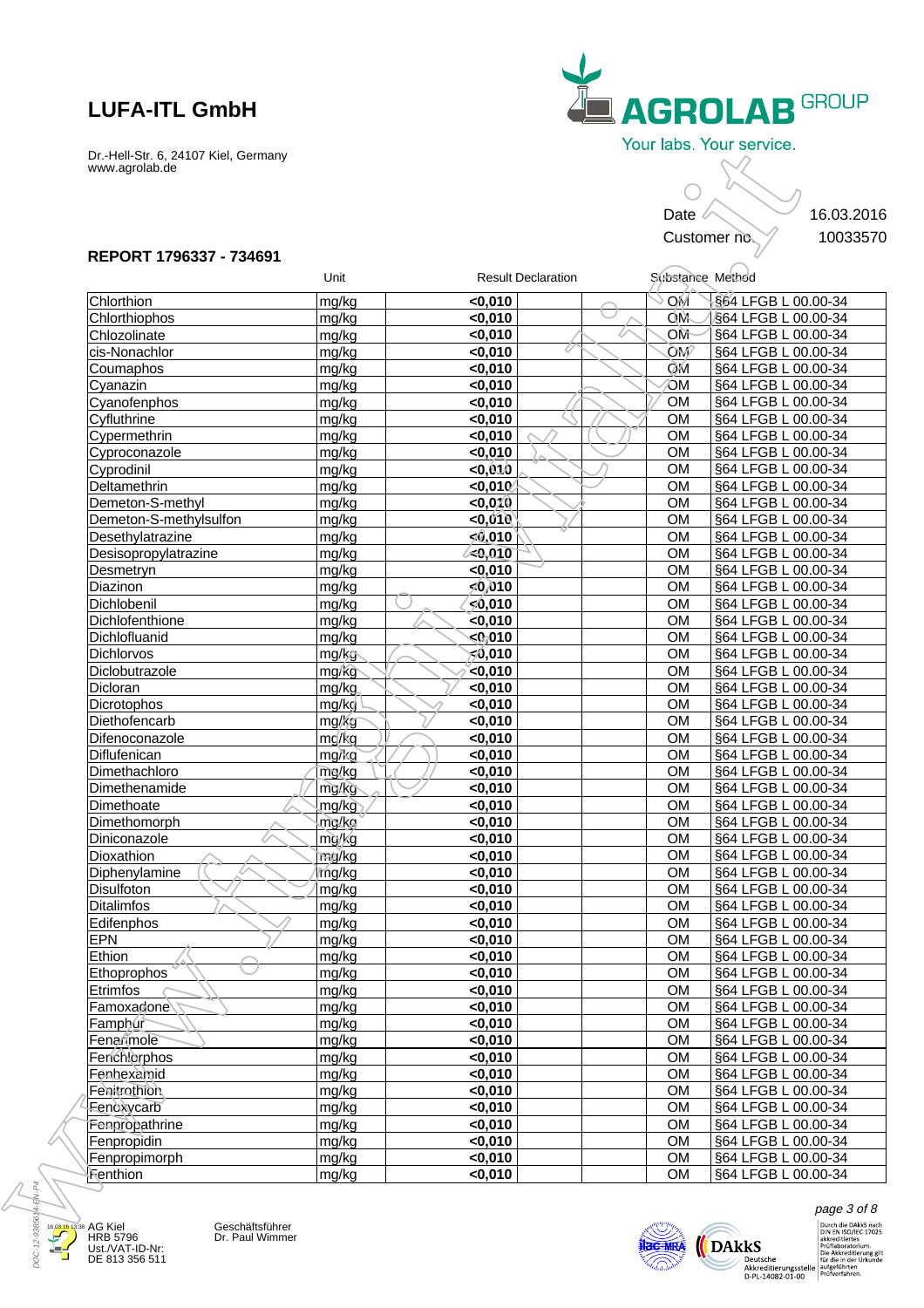

### **REPORT 1796337 - 734691**

|                                                 |                    |              |                           | Date             | 16.03.2016<br>Customer no. |
|-------------------------------------------------|--------------------|--------------|---------------------------|------------------|----------------------------|
| REPORT 1796337 - 734691                         | Unit               |              | <b>Result Declaration</b> | Substance Method |                            |
| Fipronil                                        | mg/kg              | < 0,010      |                           | МO               | S64 LFGB L 00.00-34        |
| Flucythrinat                                    | mg/kg              | < 0,010      |                           | OM               | §64 LFGB L 00.00-34        |
| Fludioxonil                                     | mg/kg              | <0,010       |                           | OM               | §64 LFGB L 00.00-34        |
| Flufenacet                                      | mg/kg              | < 0,010      |                           | <b>OM</b>        | §64 LFGB L 00.00-34        |
| Flusilazole                                     | mg/kg              | <0,010       |                           | ÒМ               | §64 LFGB L 00.00-34        |
| Flutriafol                                      | mg/kg              | <0,010       |                           | ЮM               | §64 LFGB L 00.00-34        |
| Folpet                                          | mg/kg              | < 0,010      |                           | <b>OM</b>        | §64 LFGB L 00.00-34        |
| Fonofos                                         | mg/kg              | < 0,010      |                           | <b>OM</b>        | §64 LFGB L 00.00-34        |
| Formothion                                      | mg/kg              | < 0,010      |                           | <b>OM</b>        | §64 LFGB L 00.00-34        |
| Furathiocarb                                    | mg/kg              | <0,010       |                           | <b>OM</b>        | §64 LFGB L 00.00-34        |
| Heptenophos                                     | mg/kg              | 0,040        |                           | <b>OM</b>        | §64 LFGB L 00.00-34        |
| Hexaconazole                                    | mg/kg              | < 0,010      |                           | <b>OM</b>        | §64 LFGB L 00.00-34        |
| Hexazinone                                      | mg/kg              | $<$ 0,010    |                           | <b>OM</b>        | §64 LFGB L 00.00-34        |
| Imazalil                                        | mg/kg              | <0,010       |                           | <b>OM</b>        | §64 LFGB L 00.00-34        |
| Iprodion                                        | mg/kg              | 50,010       |                           | <b>OM</b>        | §64 LFGB L 00.00-34        |
| Isofenphos                                      | mg/kg              | $\leq 0.010$ |                           | <b>OM</b>        | §64 LFGB L 00.00-34        |
| Kresoxim-methyle                                | mg/kg              | <0,010       |                           | <b>OM</b>        | §64 LFGB L 00.00-34        |
| lambda-Cyhalothrine                             | mg/kg              | 50,010       |                           | <b>OM</b>        | §64 LFGB L 00.00-34        |
| Leptophos                                       | mg/kg              | 10,0⊜∕≽      |                           | <b>OM</b>        | §64 LFGB L 00.00-34        |
| Malaoxone                                       | mg/kg              | $\le 0,010$  |                           | <b>OM</b>        | §64 LFGB L 00.00-34        |
| Malathion                                       | mg/kg              | $0$ 010      |                           | <b>OM</b>        | §64 LFGB L 00.00-34        |
| Mecarbame                                       | mg/kg              | 0,010,∂      |                           | <b>OM</b>        | §64 LFGB L 00.00-34        |
| Metalaxyl (Sum of Metalaxyl and<br>Metalaxyl-M) | mg/kg              | $<$ 0,010    |                           | <b>OM</b>        | §64 LFGB L 00.00-34        |
| Metamitron                                      | mg/kg/             | $0,010$      |                           | <b>OM</b>        | §64 LFGB L 00.00-34        |
| Metazachlor                                     | mg/kg              | <0,010       |                           | <b>OM</b>        | §64 LFGB L 00.00-34        |
| Metconazole                                     | mg/kg              | <0,010       |                           | <b>OM</b>        | §64 LFGB L 00.00-34        |
| Methidathion                                    | mg/kg              | $0,010$      |                           | <b>OM</b>        | §64 LFGB L 00.00-34        |
| Methiocarb                                      | mg/kg              | $0,010$      |                           | <b>OM</b>        | §64 LFGB L 00.00-34        |
| Metolachlor                                     | mg/kg              | <0,010       |                           | <b>OM</b>        | §64 LFGB L 00.00-34        |
| Metribuzin                                      | mg/kg              | < 0,010      |                           | <b>OM</b>        | §64 LFGB L 00.00-34        |
| Mevinphos                                       | mg/ka <sup>4</sup> | <0,010       |                           | <b>OM</b>        | §64 LFGB L 00.00-34        |
| Monocrotophos                                   | mg/kg              | <0.010       |                           | <b>OM</b>        | §64 LFGB L 00.00-34        |
| Monolinuron                                     | mig/kg             | $0,010$      |                           | <b>OM</b>        | §64 LFGB L 00.00-34        |
| Myclobutanil                                    | ኮሰg/kg             | <0,010       |                           | <b>OM</b>        | §64 LFGB L 00.00-34        |
| Nitrothal-isopropyle                            | mg/kg              | <0,010       |                           | <b>OM</b>        | §64 LFGB L 00.00-34        |
| Omethoate                                       | mg/kg              | <0,010       |                           | <b>OM</b>        | §64 LFGB L 00.00-34        |
| Oxadixyle                                       | mg/kg              | $0,010$      |                           | <b>OM</b>        | §64 LFGB L 00.00-34        |
| Paclobutrazol                                   | mg/kg              | $0,010$      |                           | <b>OM</b>        | §64 LFGB L 00.00-34        |
| Paraoxon-ethyle                                 | mg/kg              | $0,010$      |                           | <b>OM</b>        | §64 LFGB L 00.00-34        |
| Paraoxon-methyi\                                | mg/kg              | < 0,010      |                           | <b>OM</b>        | §64 LFGB L 00.00-34        |
| Parathion-ethyl                                 | mg/kg              | < 0,010      |                           | <b>OM</b>        | §64 LFGB L 00.00-34        |
| Parathion-methyl                                | mg/kg              | $0,010$      |                           | <b>OM</b>        | §64 LFGB L 00.00-34        |
| Penconazel                                      | mg/kg              | $0,010$      |                           | <b>OM</b>        | §64 LFGB L 00.00-34        |
| Pendimethalin                                   | mg/kg              | $0,010$      |                           | <b>OM</b>        | §64 LFGB L 00.00-34        |
| Permethrin                                      | mg/kg              | $0,010$      |                           | <b>OM</b>        | §64 LFGB L 00.00-34        |
| Phorate                                         | mg/kg              | < 0,010      |                           | <b>OM</b>        | §64 LFGB L 00.00-34        |
| Phesalone                                       | mg/kg              | $0,010$      |                           | <b>OM</b>        | §64 LFGB L 00.00-34        |
| Phosmet                                         | mg/kg              | $0,010$      |                           | <b>OM</b>        | §64 LFGB L 00.00-34        |
| Phosphamidon                                    | mg/kg              | $0,010$      |                           | <b>OM</b>        | §64 LFGB L 00.00-34        |
| Piperonylbutoxide                               | mg/kg              | < 0,010      |                           | <b>OM</b>        | §64 LFGB L 00.00-34        |
| Piperophos                                      | mg/kg              | < 0,010      |                           | <b>OM</b>        | §64 LFGB L 00.00-34        |
| Ririmicarb                                      | mg/kg              | <0,010       |                           | <b>OM</b>        | §64 LFGB L 00.00-34        |



AG Kiel HRB 5796 Ust./VAT-ID-Nr: DE 813 356 511

Geschäftsführer<br>Dr. Paul Wimmer



 $\begin{array}{ll} \textit{page 4 of 8} \\ & \textit{pure die Dakk S nach} \\ \textit{Durch die Dakk S arch} \\ & \textit{on } \textit{SN IS} \\ & \textit{a-kkreditieres} \\ & \textit{pretilabesorium} \\ \textit{Die Akkeditierung gilt} \\ \textit{Akkreditierungsstelle} \\ & \textit{out of die in der Urkunde} \\ \textit{D-PL-14082-01-00} \\ & \textit{Prutiverfahren}. \end{array}$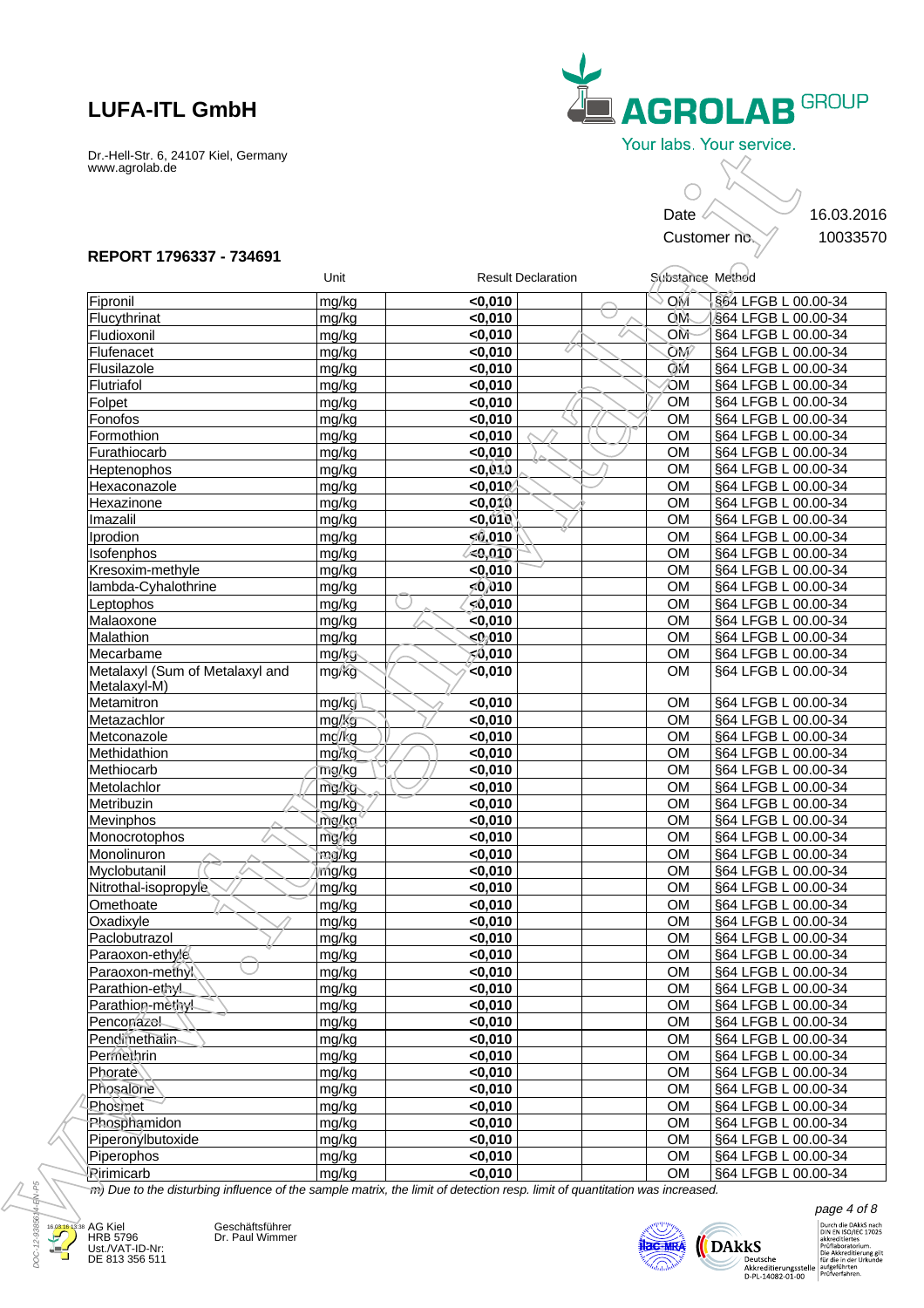

### **REPORT 1796337 - 734691**

|                                    |                 |                             |                           | Date                   | 16.03.2016<br>Customer no.                 |
|------------------------------------|-----------------|-----------------------------|---------------------------|------------------------|--------------------------------------------|
| REPORT 1796337 - 734691            | Unit            |                             | <b>Result Declaration</b> |                        | Substance Method                           |
| Pirimiphos-ethyl                   | mg/kg           | < 0,010                     |                           | МO                     | S64 LFGB L 00.00-34                        |
| Pirimiphos-methyl                  | mg/kg           | $0,010$                     |                           | OM                     | §64 LFGB L 00.00-34                        |
| Procymidone                        | mg/kg           | <0,010                      |                           | OM                     | §64 LFGB L 00.00-34                        |
| Profenofos                         | mg/kg           | < 0,010                     |                           | <b>OM</b>              | §64 LFGB L 00.00-34                        |
| Prometryn                          | mg/kg           | <0,010                      |                           | ÒМ                     | §64 LFGB L 00.00-34                        |
| Propachlor                         | mg/kg           | $0,010$                     |                           | ЮM                     | §64 LFGB L 00.00-34                        |
| Propazine                          | mg/kg           | < 0,010                     |                           | <b>OM</b>              | §64 LFGB L 00.00-34                        |
| Propetamphos                       | mg/kg           | < 0,010                     |                           | <b>OM</b>              | §64 LFGB L 00.00-34                        |
| Propham                            | mg/kg           | $0,010$                     |                           | <b>OM</b>              | §64 LFGB L 00.00-34                        |
| Propiconazole                      | mg/kg           | <0,010                      |                           | <b>OM</b>              | §64 LFGB L 00.00-34                        |
| Propoxur                           | mg/kg           | 0,040                       |                           | <b>OM</b>              | §64 LFGB L 00.00-34                        |
| Propyzamide                        | mg/kg           | < 0,010                     |                           | <b>OM</b>              | §64 LFGB L 00.00-34                        |
| Prosulfocarb                       | mg/kg           | $<$ 0,010                   |                           | <b>OM</b>              | §64 LFGB L 00.00-34                        |
| Prothiophos                        | mg/kg           | <0,010                      |                           | <b>OM</b>              | §64 LFGB L 00.00-34                        |
| Pyrazophos<br>Pyridaphenthion      | mg/kg           | 50,010<br>$\leq 0.010$      |                           | <b>OM</b><br><b>OM</b> | §64 LFGB L 00.00-34                        |
| Pyrifenox                          | mg/kg<br>mg/kg  | <0,010                      |                           | <b>OM</b>              | §64 LFGB L 00.00-34<br>§64 LFGB L 00.00-34 |
| Pyrimethanile                      | mg/kg           | 50,010                      |                           | <b>OM</b>              | §64 LFGB L 00.00-34                        |
| Quinalphos                         | mg/kg           | 10,0⊜∕≽                     |                           | <b>OM</b>              | §64 LFGB L 00.00-34                        |
| Resmethrine                        | mg/kg           | < 0,010                     |                           | <b>OM</b>              | §64 LFGB L 00.00-34                        |
| Silthiopham                        | mg/kg           | $0$ 010                     |                           | <b>OM</b>              | §64 LFGB L 00.00-34                        |
| Simazin                            | mg/kg           | 0,010,∂                     |                           | <b>OM</b>              | §64 LFGB L 00.00-34                        |
| Spiroxamin                         | mg/kg           | < 0,010                     |                           | <b>OM</b>              | §64 LFGB L 00.00-34                        |
| Sulfotep                           | mg/kg           | $0,010$                     |                           | <b>OM</b>              | §64 LFGB L 00.00-34                        |
| Sum of malathion and malaoxon      | mg/kg           | $n.d.$ $x)$                 |                           | <b>OM</b>              | calculated                                 |
| tau-Fluvalinate                    | mg/kg           | $0,010$                     |                           | <b>OM</b>              | §64 LFGB L 00.00-34                        |
| Tebuconazole                       | mg/kg           | < 0,010                     |                           | <b>OM</b>              | §64 LFGB L 00.00-34                        |
| Tebufenpyrad                       | mg/kg           | < 0,010                     |                           | <b>OM</b>              | §64 LFGB L 00.00-34                        |
| Tefluthrine                        | mg/kg           | $0,010$                     |                           | <b>OM</b>              | §64 LFGB L 00.00-34                        |
| <b>Terbufos</b>                    | mg/kg           | < 0,010                     |                           | <b>OM</b>              | §64 LFGB L 00.00-34                        |
| Terbutryne                         | mg/kg           | <0,010                      |                           | <b>OM</b>              | §64 LFGB L 00.00-34                        |
| Terbutylazine                      | mg/kg           | < 0,010                     |                           | <b>OM</b>              | §64 LFGB L 00.00-34                        |
| Tetrachlorvinphos<br>Tetramethrine | mg/kg<br>nig/kg | < 0,010<br>$0,010$          |                           | OM<br>OM.              | §64 LFGB L 00.00-34<br>§64 LFGB L 00.00-34 |
| Thiabendazole                      | mg/kg           | $0,010$                     |                           | <b>OM</b>              | §64 LFGB L 00.00-34                        |
| Thiometon                          | mg/kg           | <0,010                      |                           | <b>OM</b>              | §64 LFGB L 00.00-34                        |
| Tolclofos-methyl                   | mg/kg           | < 0,010                     |                           | <b>OM</b>              | §64 LFGB L 00.00-34                        |
| Tolylfluanide                      | mg/kg           | $0,010$                     |                           | <b>OM</b>              | §64 LFGB L 00.00-34                        |
| trans-Nonachlor                    | mg/kg           | $0,010$                     |                           | <b>OM</b>              | §64 LFGB L 00.00-34                        |
| <b>Triallate</b>                   | mg/kg           | $0,010$                     |                           | <b>OM</b>              | §64 LFGB L 00.00-34                        |
| Triazophos                         | mg/kg           | $0,010$                     |                           | <b>OM</b>              | §64 LFGB L 00.00-34                        |
| Trichlorfone                       | mg/kg           | < 0,010                     |                           | <b>OM</b>              | §64 LFGB L 00.00-34                        |
| Trichloronate                      | mg/kg           | <0,010                      |                           | <b>OM</b>              | §64 LFGB L 00.00-34                        |
| Trifluralin                        | mg/kg           | $0,010$                     |                           | <b>OM</b>              | §64 LFGB L 00.00-34                        |
| Vinclozoline residues              | mg/kg           | $0,010$                     |                           | <b>OM</b>              | §64 LFGB L 00.00-34                        |
| 2-Phenylphenol                     | mg/kg           | $0,010$                     |                           | <b>OM</b>              | §64 LFGB L 00.00-34                        |
| Sum of Vriadimefon and             | mg/kg           | n.d.                        |                           | <b>OM</b>              | calculated                                 |
| Triadimenol<br>Triadimefon         | mg/kg           |                             |                           | <b>OM</b>              | §64 LFGB L 00.00-34                        |
| <b>Triadimenol</b>                 | mg/kg           | $0,010$<br><0,010           |                           | <b>OM</b>              | §64 LFGB L 00.00-34                        |
| Acetamiprid                        | mg/kg           | < 0,010                     |                           | <b>OM</b>              | EN 15662                                   |
| Aldicarb                           | mg/kg           | < 0,010                     |                           | <b>OM</b>              | EN 15662                                   |
| Aldicarb-sulfon                    | mg/kg           | $<$ 0,020 $^{\overline{m}}$ |                           | <b>OM</b>              | EN 15662                                   |



AG Kiel HRB 5796 Ust./VAT-ID-Nr: DE 813 356 511 Geschäftsführer<br>Dr. Paul Wimmer



 $\begin{array}{ll} \textit{page 5 of 8} \\ & \textit{purple 5 of 8} \\ & \textit{blue 180} \\ & \textit{blue 181} \\ & \textit{blue 181} \\ & \textit{blue 201} \\ & \textit{blue 31} \\ & \textit{blue 4krediterung.} \\ & \textit{blue 4krediterung.} \\ & \textit{blue 4krediterung.} \\ & \textit{blue 54} \\ & \textit{blue 61} \\ \textit{blue 7} \\ \textit{blue 81} \\ \textit{blue 9} \\ \textit{blue 7} \\ \textit{blue 8} \\ \textit{blue 9} \\ \textit{$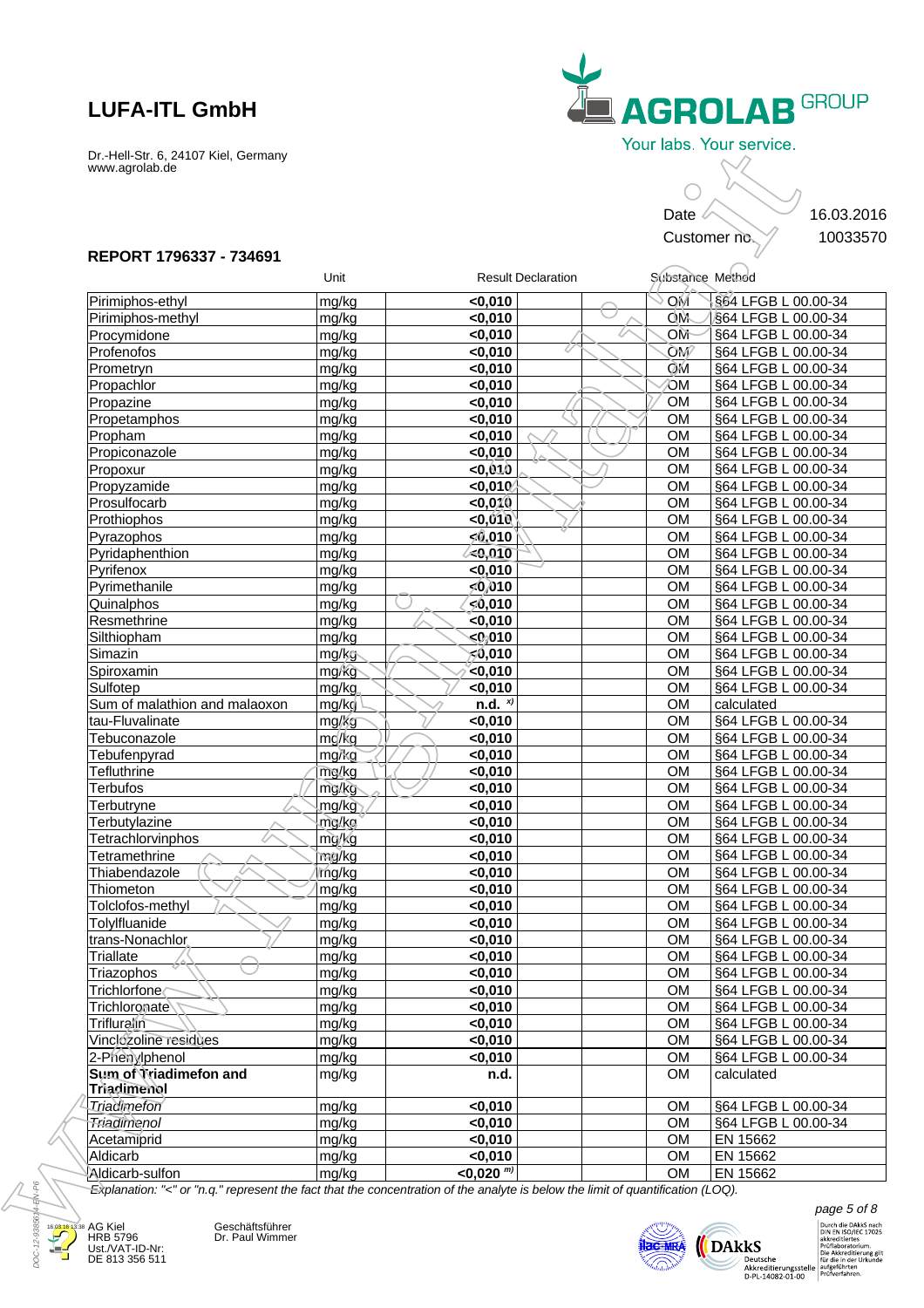

### **REPORT 1796337 - 734691**

|                                      |                |                    |                           | Date                   | Customer no.         | 16.03.2016 |
|--------------------------------------|----------------|--------------------|---------------------------|------------------------|----------------------|------------|
| REPORT 1796337 - 734691              | Unit           |                    | <b>Result Declaration</b> | Substance Method       |                      |            |
| Aldicarb-sulfoxide                   | mg/kg          | < 0,010            |                           | MO(                    | EN 15662             |            |
| Amidosulfone                         | mg/kg          | < 0,010            |                           | OM                     | EN 15662             |            |
| Bendiocarb                           | mg/kg          | < 0,010            |                           | OM                     | EN 15662             |            |
| Bensulfuron-methyle                  | mg/kg          | < 0,010            |                           | <b>OM</b>              | EN 15662             |            |
| Bentazone                            | mg/kg          | <0.010             |                           | ÒМ                     | EN 15662             |            |
| Bromoxynil                           | mg/kg          | < 0,010            |                           | ЮM                     | EN 15662             |            |
| Chlorsulfuron                        | mg/kg          | < 0,010            |                           | <b>OM</b>              | EN 15662             |            |
| Cinosulfuron                         | mg/kg          | < 0,010            |                           | <b>OM</b>              | EN 15662             |            |
| Clethodim                            | mg/kg          | < 0,010            |                           | <b>OM</b>              | EN 15662             |            |
| Clothianidin                         | mg/kg          | < 0,010            |                           | <b>OM</b>              | EN 15662             |            |
| Cyazofamid                           | mg/kg          | 0,040              |                           | <b>OM</b>              | EN 15662             |            |
| Cymoxanil                            | mg/kg          | < 0,010            |                           | <b>OM</b>              | EN 15662             |            |
| Desmedipham                          | mg/kg          | < 0,010            |                           | <b>OM</b>              | EN 15662             |            |
| Desmethylformamido-pirimicarb        | mg/kg          | < 0,010            |                           | <b>OM</b>              | EN 15662             |            |
| Dichlorprop                          | mg/kg          | 50,010             |                           | <b>OM</b>              | EN 15662             |            |
| Diflubenzuron                        | mg/kg          | <0,010             |                           | <b>OM</b>              | EN 15662             |            |
| Disulfoton-sulfon                    | mg/kg          | $0,010$            |                           | <b>OM</b>              | EN 15662             |            |
| Disulfoton-sulfoxide                 | mg/kg          | 50,010             |                           | <b>OM</b>              | EN 15662             |            |
| Diuron                               | mg/kg          | 10,0∕⊱∕            |                           | <b>OM</b>              | EN 15662             |            |
| Dodine                               | mg/kg          | $\sim 0,010$       |                           | <b>OM</b>              | EN 15662             |            |
| Ethiofencarb                         | mg/kg          | $0$ 010            |                           | <b>OM</b>              | EN 15662             |            |
| Ethiofencarb-sulfon                  | mg/kg          | 010,ڨج             |                           | <b>OM</b>              | EN 15662             |            |
| Ethiofencarb-sulfoxide               | mg/kg          | $\sim$ 0,010       |                           | <b>OM</b>              | EN 15662<br>EN 15662 |            |
| Fenoxaprop-P-ethyle<br>Flazasulfuron | mg/kg          | $0,010$            |                           | <b>OM</b><br><b>OM</b> |                      |            |
|                                      | mg/kg          | $0,010$            |                           | <b>OM</b>              | EN 15662             |            |
| Florasulam                           | mg/kg          | $0,010$            |                           | <b>OM</b>              | EN 15662<br>EN 15662 |            |
| Fluazifop-butyle<br>Fluazinam        | mg/kg<br>mg/kg | < 0,010<br>< 0,010 |                           | <b>OM</b>              | EN 15662             |            |
| Flufenoxuron                         | mg/kg          | < 0,010            |                           | <b>OM</b>              | EN 15662             |            |
| Haloxyfop                            | mg/kg          | < 0,010            |                           | <b>OM</b>              | EN 15662             |            |
| Haloxyfop methyl                     | mg/kg          | < 0,010            |                           | <b>OM</b>              | EN 15662             |            |
| Haloxyfop-ethoxy-ethyl               | mg/kg          | $0,010$            |                           | <b>OM</b>              | EN 15662             |            |
| Hexaflumuron                         | mg/kg          | < 0,010            |                           | OM                     | EN 15662             |            |
| Imidacloprid                         | ™ig/kg         | < 0,010            |                           | OM                     | EN 15662             |            |
| lodosulfuron-methyl-sodiam.          | mg/kg          | < 0,010            |                           | <b>OM</b>              | EN 15662             |            |
| loxynil                              | mg/kg          | < 0,010            |                           | <b>OM</b>              | EN 15662             |            |
| Iprovalicarb                         | mg/kg          | < 0,010            |                           | <b>OM</b>              | EN 15662             |            |
| Isoproturon                          | mg/kg          | < 0,010            |                           | <b>OM</b>              | EN 15662             |            |
| Isoxaflutole                         | mg/kg          | $<$ 0,030 m)       |                           | <b>OM</b>              | EN 15662             |            |
| Linuron                              | mg/kg          | < 0,010            |                           | <b>OM</b>              | EN 15662             |            |
| <b>MCPA</b>                          | mg/kg          | < 0,010            |                           | <b>OM</b>              | EN 15662             |            |
| <b>MCPB</b>                          | mg/kg          | < 0,010            |                           | <b>OM</b>              | EN 15662             |            |
| Mecoprop                             | mg/kg          | < 0,010            |                           | <b>OM</b>              | EN 15662             |            |
| Mefenpyr-diethyl                     | mg/kg          | < 0,010            |                           | <b>OM</b>              | EN 15662             |            |
| Mepanipyrim                          | mg/kg          | < 0,010            |                           | <b>OM</b>              | EN 15662             |            |
| Methoxyfenozide                      | mg/kg          | $0,010$            |                           | <b>OM</b>              | EN 15662             |            |
| Metobromuron                         | mg/kg          | < 0,010            |                           | <b>OM</b>              | EN 15662             |            |
| Metosulam                            | mg/kg          | < 0,010            |                           | <b>OM</b>              | EN 15662             |            |
| Metoxuron                            | mg/kg          | < 0,010            |                           | <b>OM</b>              | EN 15662             |            |
| Metsulfurone-methyle                 | mg/kg          | < 0,010            |                           | <b>OM</b>              | EN 15662             |            |
| Nicosulfuron                         | mg/kg          | < 0,010            |                           | OM                     | EN 15662             |            |
| Oxamyl                               | mg/kg          | < 0,010            |                           | <b>OM</b>              | EN 15662             |            |
| Rencycuron                           | mg/kg          | < 0,010            |                           | <b>OM</b>              | EN 15662             |            |



AG Kiel HRB 5796 Ust./VAT-ID-Nr: DE 813 356 511

Geschäftsführer<br>Dr. Paul Wimmer



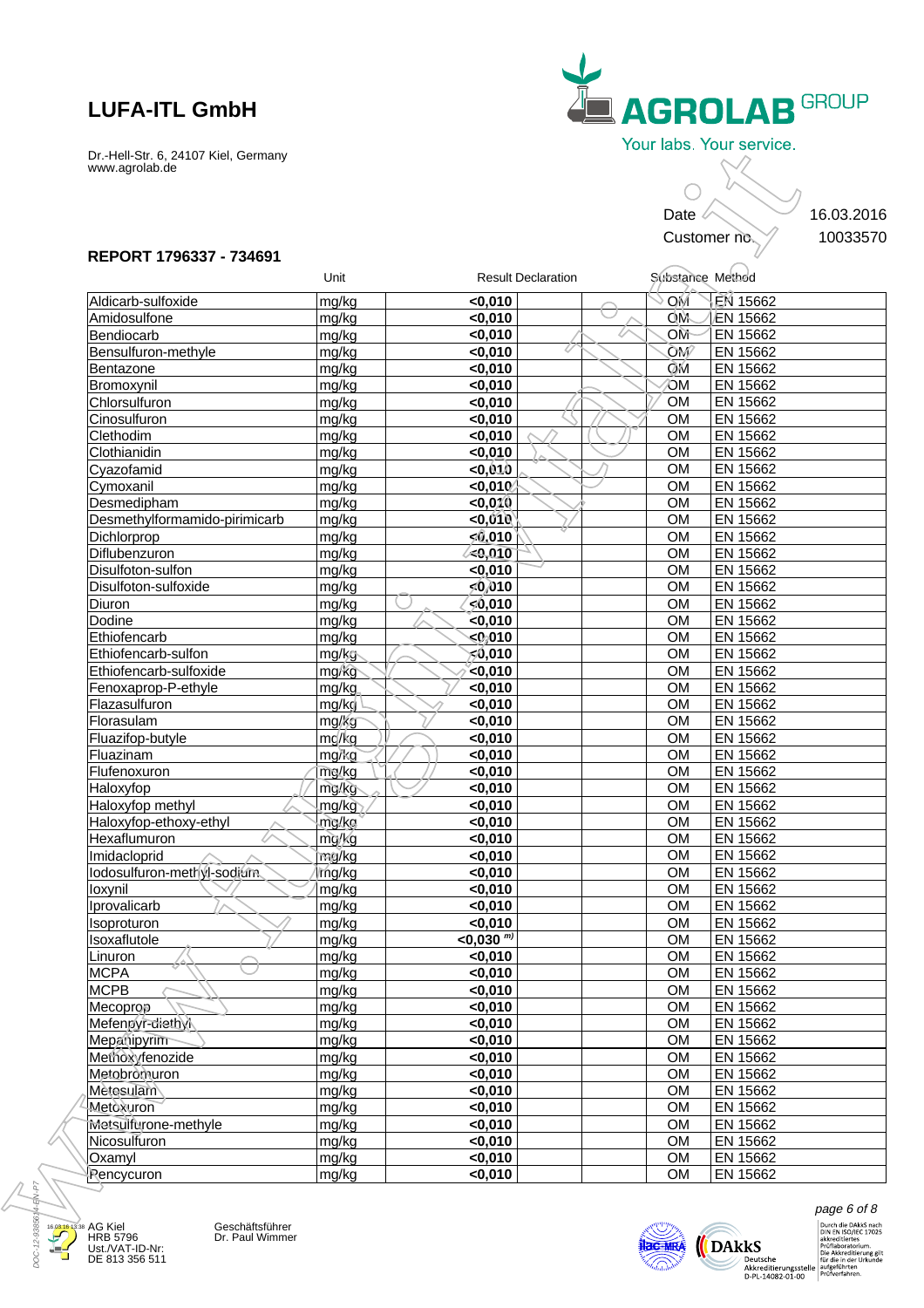

#### **REPORT 1796337 - 734691**

|                                                                                                                  |                 |                             |                           | Date                   |                      |
|------------------------------------------------------------------------------------------------------------------|-----------------|-----------------------------|---------------------------|------------------------|----------------------|
|                                                                                                                  |                 |                             |                           |                        | Customer no.         |
| REPORT 1796337 - 734691                                                                                          |                 |                             |                           |                        |                      |
|                                                                                                                  | Unit            |                             | <b>Result Declaration</b> | Substance Method       |                      |
| Phenmedipham                                                                                                     | mg/kg           | < 0,010                     |                           | МQ                     | EN 15662             |
| Pirimisulfuron-methyle                                                                                           | mg/kg           | < 0,010                     |                           | OM                     | EN 15662             |
| Propamocarb                                                                                                      | mg/kg           | < 0,010                     |                           | OM                     | EN 15662             |
| Propoxycarbazone                                                                                                 | mg/kg           | $0,010$                     |                           | <b>OM</b>              | EN 15662             |
| Prosulfuron                                                                                                      | mg/kg           | < 0,010                     |                           | ÒМ                     | EN 15662             |
| Pymetrozine                                                                                                      | mg/kg           | < 0,010                     |                           | ЮM                     | EN 15662             |
| Pyrethrins<br>Pyridate                                                                                           | mg/kg<br>mg/kg  | $< 0,010$ $x$ )<br>< 0,010  |                           | <b>OM</b><br><b>OM</b> | EN 15662<br>EN 15662 |
| Quinmerac                                                                                                        | mg/kg           | $<$ 0,020 $^{\overline{m}}$ |                           | <b>OM</b>              | EN 15662             |
| Quizalofop-P                                                                                                     | mg/kg           | < 0,010                     |                           | <b>OM</b>              | EN 15662             |
| Rimsulfuron                                                                                                      | mg/kg           | 0,040                       |                           | <b>OM</b>              | EN 15662             |
| Rotenone                                                                                                         | mg/kg           | $0,010$                     |                           | <b>OM</b>              | EN 15662             |
| Sethoxydim                                                                                                       | mg/kg           | < 0,010                     |                           | <b>OM</b>              | EN 15662             |
| Spinosad                                                                                                         | mg/kg           | < 0,010                     |                           | <b>OM</b>              | EN 15662             |
| Sulcotrione                                                                                                      | mg/kg           | 50,010                      |                           | <b>OM</b>              | EN 15662             |
| sum carbendazime/benomyl                                                                                         | mg/kg           | <0,010                      |                           | <b>OM</b>              | EN 15662             |
| Tebufenozide                                                                                                     | mg/kg           | $0,010$                     |                           | <b>OM</b>              | EN 15662             |
| Teflubenzuron                                                                                                    | mg/kg           | 50,010                      |                           | <b>OM</b>              | EN 15662             |
| Thiacloprid                                                                                                      | mg/kg           | 0,010⊱∕                     |                           | <b>OM</b>              | EN 15662             |
| Thiamethoxam                                                                                                     | mg/kg           | $\le 0,010$                 |                           | <b>OM</b>              | EN 15662             |
| Thifensulfurone-methyle<br>Thiodicarb                                                                            | mg/kg<br>mg/kg  | $0$ 010<br>010,∂⊳ٍ          |                           | <b>OM</b><br><b>OM</b> | EN 15662<br>EN 15662 |
| Thiofanox                                                                                                        | mg/kg           | $\sim$ 0,010                |                           | <b>OM</b>              | EN 15662             |
| Thiofanox-sulfon                                                                                                 | mg/kg           | $0,010$                     |                           | <b>OM</b>              | EN 15662             |
| Thiofanox-sulfoxide                                                                                              | mg/kg           | < 0,010                     |                           | <b>OM</b>              | EN 15662             |
| Thiophanat-methyle                                                                                               | mg/kg           | <0,010                      |                           | <b>OM</b>              | EN 15662             |
| triasulfuron                                                                                                     | mg/kg           | < 0,010                     |                           | <b>OM</b>              | EN 15662             |
| Triflusulfuron-methyle                                                                                           | mg/kg           | $0,010$                     |                           | <b>OM</b>              | EN 15662             |
| Triforine                                                                                                        | mg/kg           | < 0,010                     |                           | <b>OM</b>              | EN 15662             |
| Trinexapac-ethyl                                                                                                 | mg/kg           | < 0,010                     |                           | <b>OM</b>              | EN 15662             |
| Vamidothion                                                                                                      | mg/kg           | $0,010$                     |                           | <b>OM</b>              | EN 15662             |
| $2,4-D$<br>$2,4-DB$                                                                                              | mg/kg           | < 0,010                     |                           | <b>OM</b>              | EN 15662             |
| 3-Hydroxy-Carbofuran                                                                                             | mg/kg<br>mig/kg | < 0,010<br>< 0,010          |                           | <b>OM</b><br><b>OM</b> | EN 15662<br>EN 15662 |
| 5-Hydroxy-thiabendazol                                                                                           | mg/kg           | < 0,010                     |                           | ОM                     | EN 15662             |
| Explanation: $OM = on$ original matter; $DM = on$ dry matter base                                                |                 |                             |                           |                        |                      |
| <b>Remarks</b>                                                                                                   |                 |                             |                           |                        |                      |
|                                                                                                                  |                 |                             |                           |                        |                      |
| Marketability according to the Regulation (EG) Nr. 396/2005: see additional information to order number 1796337. |                 |                             |                           |                        |                      |
|                                                                                                                  |                 |                             |                           |                        |                      |
|                                                                                                                  |                 |                             |                           |                        |                      |
|                                                                                                                  |                 |                             |                           |                        |                      |
|                                                                                                                  |                 |                             |                           |                        |                      |
|                                                                                                                  |                 |                             |                           |                        |                      |
|                                                                                                                  |                 |                             |                           |                        |                      |
|                                                                                                                  |                 |                             |                           |                        |                      |
|                                                                                                                  |                 |                             |                           |                        |                      |
|                                                                                                                  |                 |                             |                           |                        |                      |
|                                                                                                                  |                 |                             |                           |                        |                      |
| LUFA - ITL Frau Anika Wolf, Tel. 0431/1228-417                                                                   |                 |                             |                           |                        |                      |
| officially approved foodchemist                                                                                  |                 |                             |                           |                        |                      |
| customer relation management food                                                                                |                 |                             |                           |                        |                      |
|                                                                                                                  |                 |                             |                           |                        |                      |